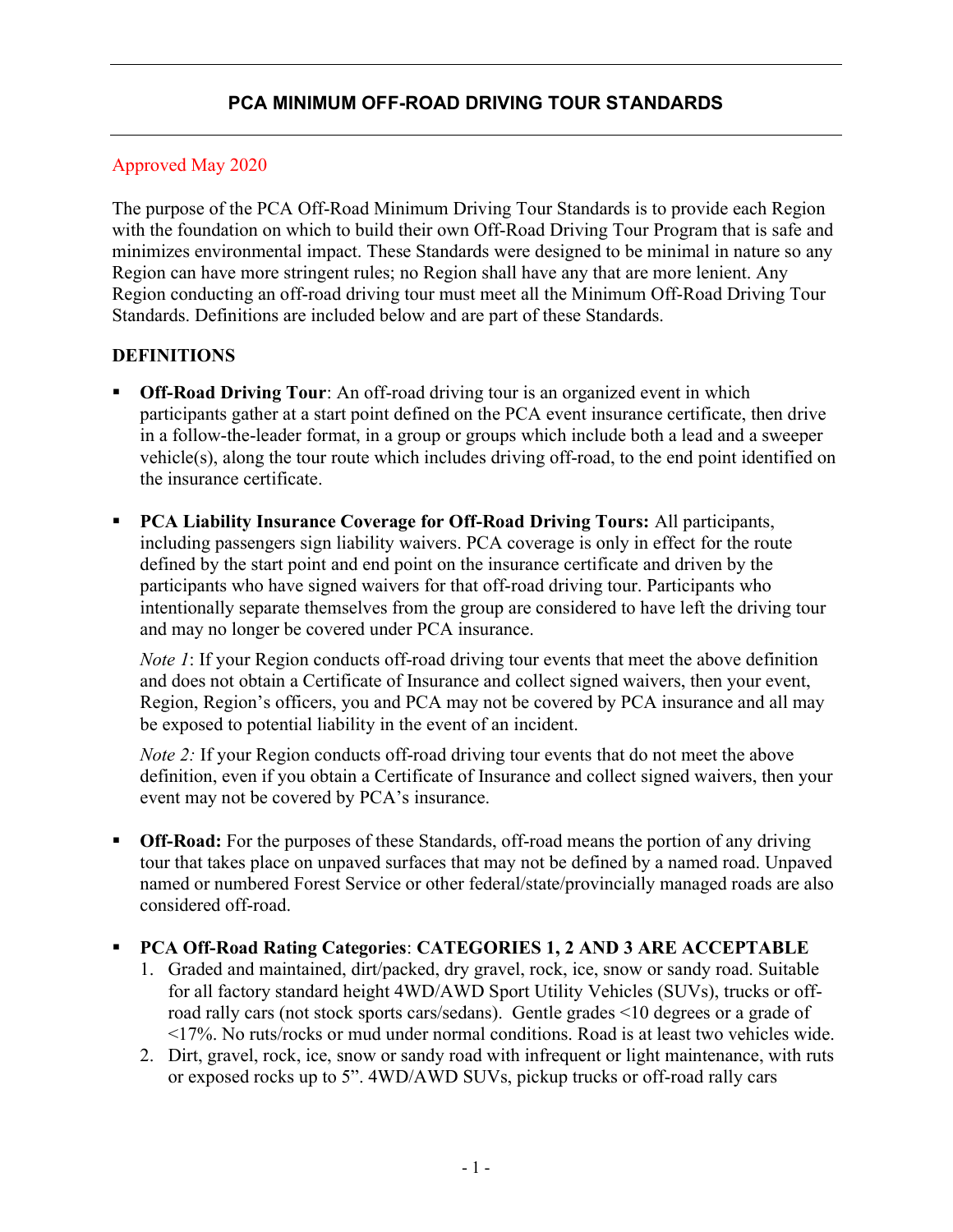required (not stock sports cars/sedans). Grades up to 10 degrees or 17%. Two vehicle passing still possible along entire route.

- 3. Trails characterized by two vehicle tracks instead of a graded/lightly maintained road. Natural rutted washes or gulches with water up to 6" across track (manmade crossings are exempt). 4WD/AWD SUVs, short 1/2-ton or lighter trucks or off-road rally cars required (not stock sports cars/sedans). Moderate grades between 10 degrees/17% and 15 degrees/27%. Vehicle passing only possible in select places. Some slickrock surfaces when wet. Exposed rocks up to 7". Standard profile wheels may be damaged unless high profile or lugged tires are used.
- Other Off-Road Rating Categories: CATEGORIES 4 AND 5 ARE NOT ACCEPTABLE DUE TO THE HIGHER RISK OF VEHICLE DAMAGE, PERSONAL INJURY OR ENVIRONMENTAL IMPACT
	- 4. Rugged track consisting of loose rock, dirt, mud and sand with some slickrock surfaces. Rocks up to 9". Water crossings up to 12" possible. Loose surfaces with tight clearances possible. Side hill terrain up to 15 degrees and moderate grades up to 15 degrees or 27%.
	- 5. Rugged trail designed for high clearance SUVs with underside protection such as skid plates and low range gearing. 6" holes. Rocks larger than 9". Water crossings of 12" or more. Parts of track may be entirely in a wash with loose sand and large rocks. Side hill terrain up to 20 degrees or 36%. Moderate grades of 15 degrees or 27% or more.
- Tour Route: Each off-road driving tour follows a specified route as planned by the tour leader and documented in written (or electronic) driving directions.
- Tour Leader: This person is responsible for the overall planning and safe execution of the off-road driving tour, including communicating the type of conditions expected for the route, pre-running the route, and making decisions about whether it is safe to keep going, to change to an alternate/easier route or to turn back. The tour leader should be sufficiently experienced in off-roading on the type of planned road surfaces and will be relied upon to keep the group safe, including in inclement conditions. The role of the tour leader includes planning the tour route and coordinating the tour start point, end point, rest stops and regroup points. Additionally, the tour leader is responsible for ensuring an adequate participant safety briefing is conducted in accordance with these Minimum Off-Road Driving Tour Standards.
- Group Leader: For driving tours with multiple groups, the group leader(s) are responsible for leading their respective groups in compliance with all instructions outlined by the tour leader and these Minimum Off-Road Driving Tour Standards. Group leader(s) are responsible for assisting their group through more challenging terrain as may be required.
- Sweeper: Also called the trailing or following vehicle, the sweeper is at the tail end of the tour or group. The sweeper's duties include assisting any participants who may encounter car or health difficulties, advising the tour/group leader if vehicles became separated from the group and advising the tour/group leader about any unsafe driving practices by a tour participant so the tour/group leader(s) can take appropriate action to curtail such unsafe driving practices.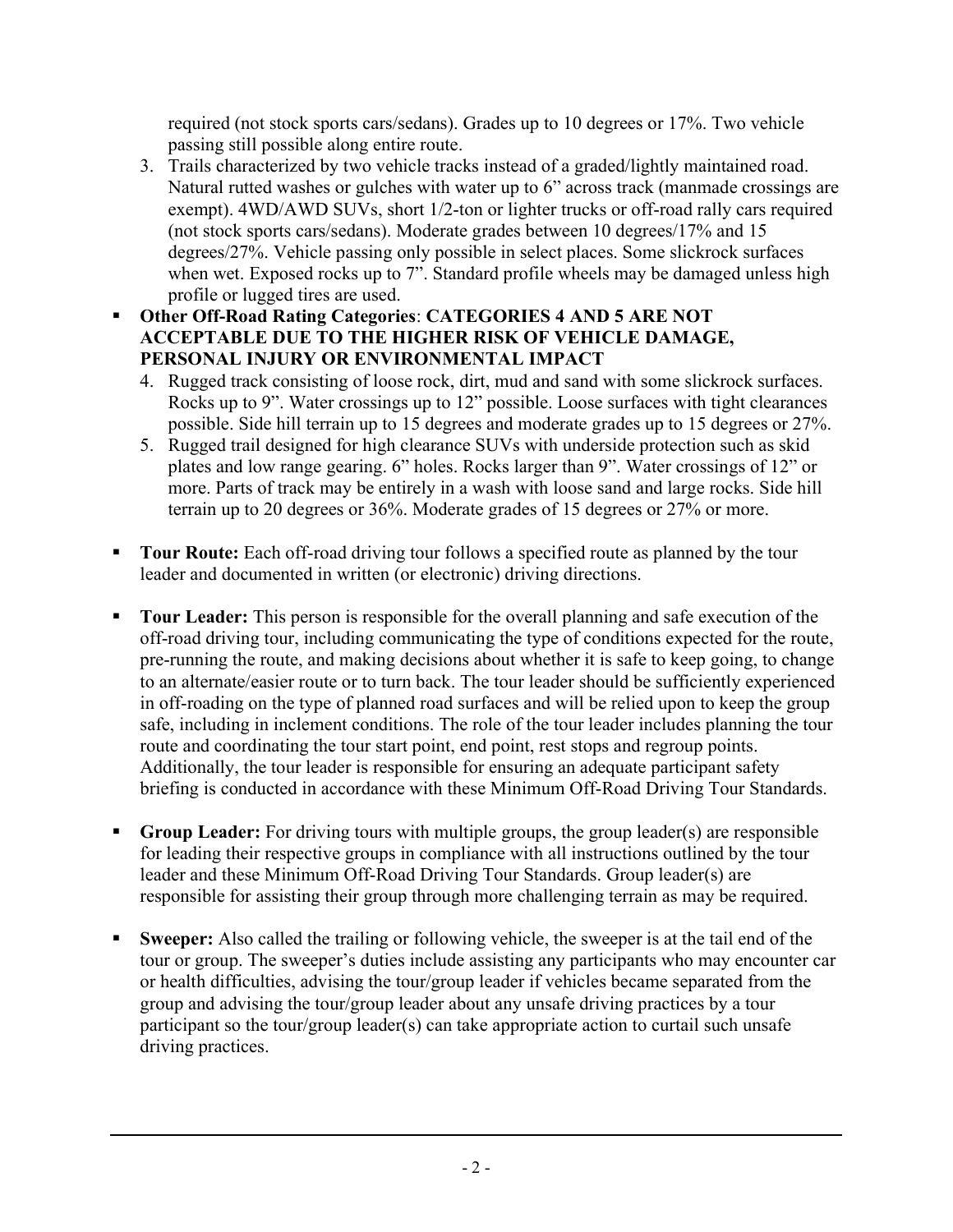- Insurance Certificate: The official liability insurance certificate issued by PCA showing the insurance coverage, date of the event, the off-road rating category and the start and end points for the event. Category 4 and 5 off-road tours are not acceptable to PCA.
- **Waiver Forms:** In the event of an incident, the PCA waiver provides an initial level of protection for PCA and all PCA persons from liability in connection with the incident. "Release and Waiver of Liability" forms for both adults and minors are published on the PCA.org website and in the Region Procedures Manual (RPM).

## PCA MINIMUM OFF-ROAD DRIVING TOUR STANDARDS

#### Waivers and Insurance

- o A PCA liability insurance certificate shall be requested from PCA National on the insurance request form published on PCA.org and in the RPM. A hard copy shall be available when participants check in and carried by the tour leader on the tour.
- o PCA National shall be notified within 24 hours if an off-road driving tour is cancelled.
- o PCA National shall be notified prior to the tour date if the start or end location is changed.
- o There shall be an established method to ensure ALL participants, including passengers, sign the waiver(s) and receive the safety briefing prior to the start. If other participants join at an intermediate point or start from an alternate location, they shall also sign the waiver form(s) and receive a safety briefing prior to participation.
- o At least one parent/guardian shall be present to sign the "Minors as Observers Only Form" for each participant under the age of 18, if applicable. Alternatively, a notarized waiver may be presented at the event.
- o Off-road driving tours shall use the waiver forms printed in color (with red type).
- o All drivers shall be at least 18 years old.

## Tour Planning

- o Off-road driving tours shall be limited to SUVs, trucks and off-road rally cars with AWD/4WD (not stock sports cars/sedans).
- o An off-road driving tour self-inspection safety checklist shall be circulated to all drivers at least 2 weeks prior to the event.
- o Prior to the event, pre-run the route in order to confirm the suitability of the route and the accuracy and completeness of the route directions.
- o In order to avoid impeding other traffic, safely control the group(s) and reduce the risk of becoming separated, group sizes shall be managed based on the area to be travelled, visibility of cars on the tour and the off-road driving tour experience of the group.
- o Group sizes shall be dependent upon the type and condition of the road/trail with the objective of maintaining visual contact with the vehicle ahead and behind.

## Tour Conduct

- o If an off-road driving tour includes any segments using public roads, the PCA Minimum Driving Tour Standards shall apply to such segments.
- o Each off-road driving tour shall have an assigned leader and sweeper per group, each of whom shall have a two-way radio.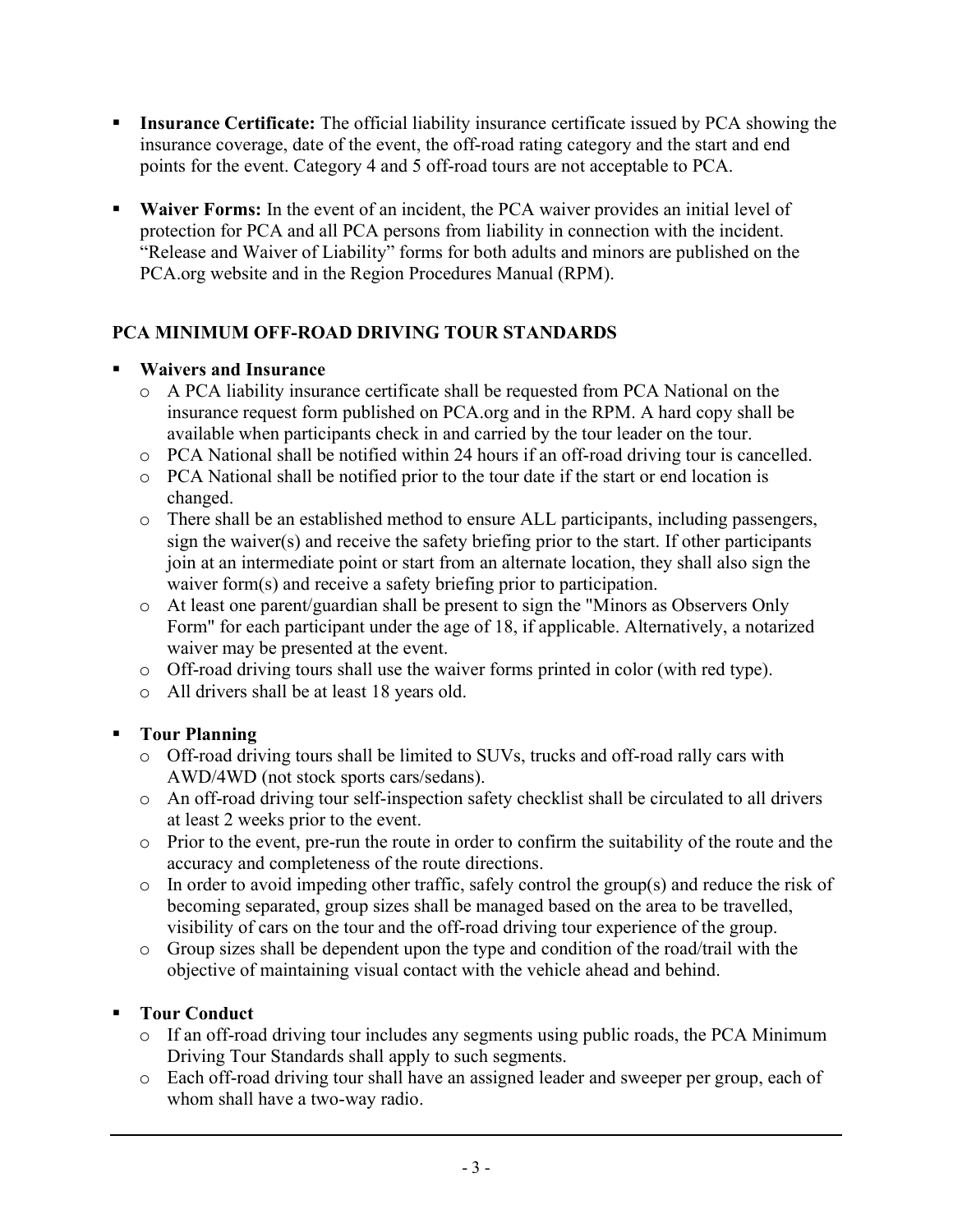- o The cell phone numbers and radio channels of two-way radios of all tour/group leaders and sweepers shall be provided to all participants.
- o Each tour/group leader and sweeper car shall have a minimum of 2 occupants primarily for the purpose of safely navigating the route and conducting safe/legal communications.
- o Route directions shall be provided for all vehicles.
- o For the off-road portions of the driving tour, participants shall obey all off-road safety signs and cautions.
- o The tour/group leader shall conduct a formal participant/safety briefing for all off-road driving tour participants prior to departure, including all items specified in the safety briefing section below.
- o If it becomes necessary to use a tow strap/cable, put a tarp or blanket over the strap/cable to minimize the whip-effect if the hook/strap/cable releases unintentionally.
- o PCA subscribes to the principles of the environmental leadership demonstrated by the T.R.E.A.D. Lightly organization. Their principles must be followed to the maximum extent possible: www.treadlightly.org/recreation\_tips/4x4ing/. In spirit and practice, the objectives of PCA's off-road driving tours are to enjoy back-country roads while having minimal impact on the surroundings.

## **Post-Event Reporting**

- o All post event reporting shall be completed using the online forms on PCA.org.
- o The tour leader shall complete and submit the Post Event Report to PCA within 5 days of the event.
- o The tour leader shall assign someone who is not involved in planning or organizing the event to complete and submit the Observers Report for Off-Road Driving Tours to PCA within 10 days of the event.
- o The tour leader shall complete and submit an Incident Report to PCA, if needed, within 5 business days of the event (the next business day if bodily injury is involved).

A Region's repeated failure to comply with these Minimum Standards after warnings of non-compliance or refusal to adhere to these Standards could prevent the Region from obtaining PCA insurance for future off-road driving tour events.

# MINIMUM SAFETY BRIEFING FOR OFF-ROAD DRIVING TOURS

The following points shall be communicated during the safety briefing for all participants, including passengers prior to tour departure. Most points can be read as a script. Additional points to consider are included in "PCA's Additional Recommendations for Driving Tours and Off-Road Driving Tours" (on PCA.org).

- Welcome: PCA's Off-Road Driving Tours are intended to be fun and safe events, with minimal environmental impact.
- Introductions: [Introduce all tour/group leader(s) and sweeper(s) and identify their vehicles.]
- *Waivers*: Have all tour participants signed the relevant waiver form(s)?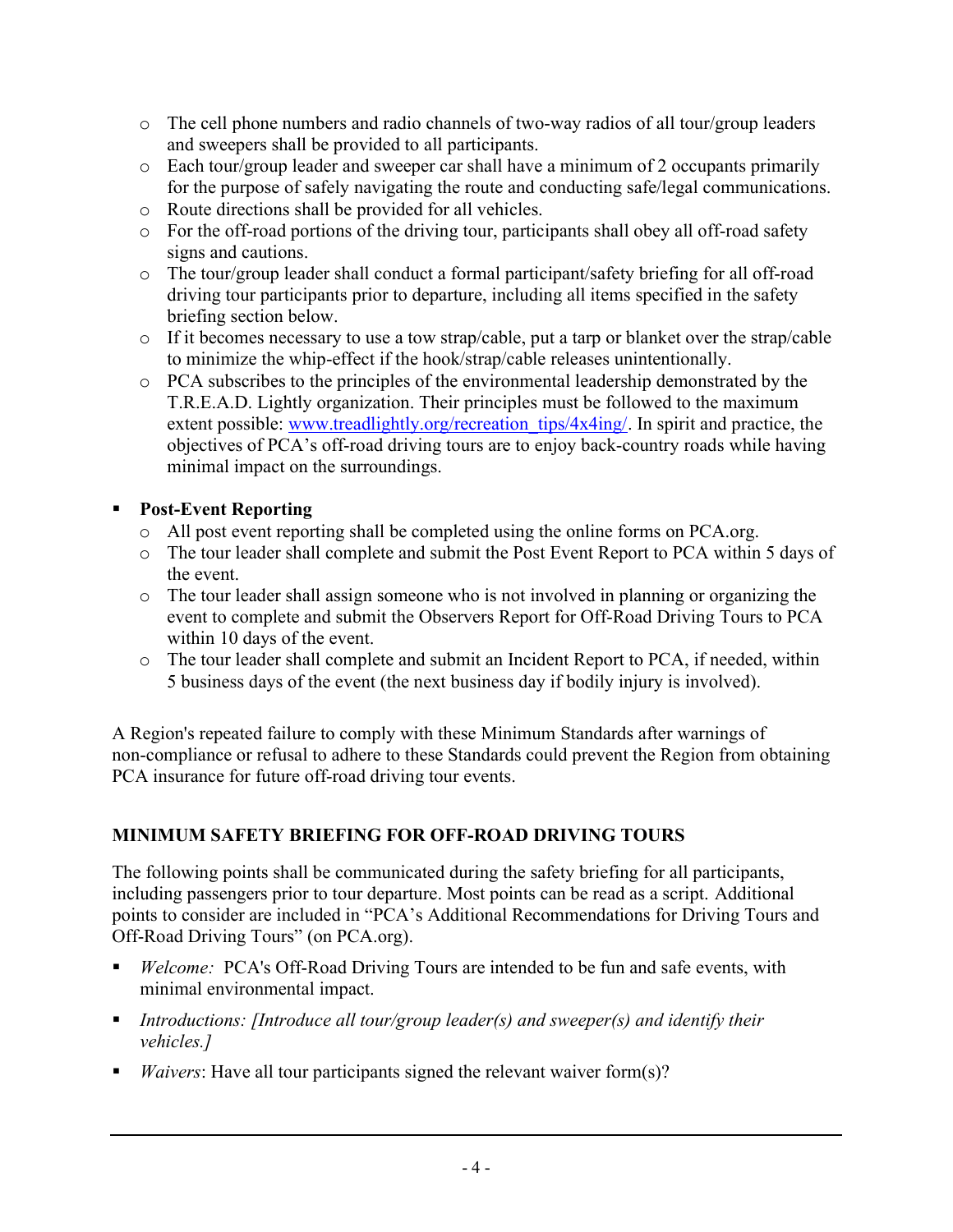- Insurance: It is assumed each participating driver has a current driver's license and automobile liability insurance. PCA also provides liability insurance that covers PCA, the Region, the event organizers and each participant while on the tour. If you intentionally separate yourself from the group, you may not be covered by PCA's insurance.
- Self-Inspection Checklist: Have all drivers handed in the off-road driving tour self-inspection checklist?
- **Emphasis on Safety: Safety is paramount. Off road driving tours are NOT competitive or** high-speed driving events. Off-road driving tours can be dangerous and involve increased risk. Each driver is responsible for operating their own vehicle safely, in all road conditions.
- Laws: Obey speed limits and all other traffic laws when driving on paved and/or named roads. When driving off-road, obey all off-road signs and cautions. Obey local laws regarding the consumption of drugs and alcohol.
- **Expected Conditions: [Inform the participants of the category of this driving tour and** explain what type of conditions they can expect.]
- Route Directions: The driving directions contain details about the route, regroup points, rest stops and any safety concerns or areas where the tour may have to slow to maintain safety. [Provide highlights/details about the route, rest stops and any safety concerns or areas where the off-road driving tour may have to make special allowances to maintain safety.]
- *Waiting for the Car Behind:* When driving off-road, each driver is responsible to wait for the driver behind you – NEVER leave anyone behind – each car waits for the next vehicle to get through each intersection and each rough section of the route.
- Following Distance: Leave a safe distance between vehicles, which will be determined by the road conditions and terrain, with the primary factor being the ability of a following vehicle to safely avoid the vehicle in front in all conditions. When driving on paved roads, a safe distance is generally at least 2-3 seconds behind the car in front, or one car length for every 10MPH/16KPH.
- Separation from the Group: If you become separated from the group, inform the driving tour/group leader or sweeper.
- Headlights: Drive with headlights on to increase visibility to other vehicles.
- Passing on Road: No passing is allowed of the tour/group leader(s). They set the pace. Pass cyclists, pedestrians and other non-motorized traffic SLOWLY, giving a wide berth.
- Passing Off Road: Be patient when driving off-road. If it becomes necessary to pass another vehicle, only pass when the other vehicle is stationary. For vehicles passing on a hill, uphill has right-of-way. If there are other users of the trail who are driving faster than we are, pull aside to let them pass. Yield or give a wide berth to ATVs, mountain bikers, hikers and horses.
- Spotters: If it becomes necessary to use a spotter, the driver must follow the instructions of the spotter regarding how to safely clear any particularly challenging areas. Only one spotter shall be used at a time. A spotter must never be positioned in "harm's way". [Review hand signals for turning right, left, straight, very slow and stop.]